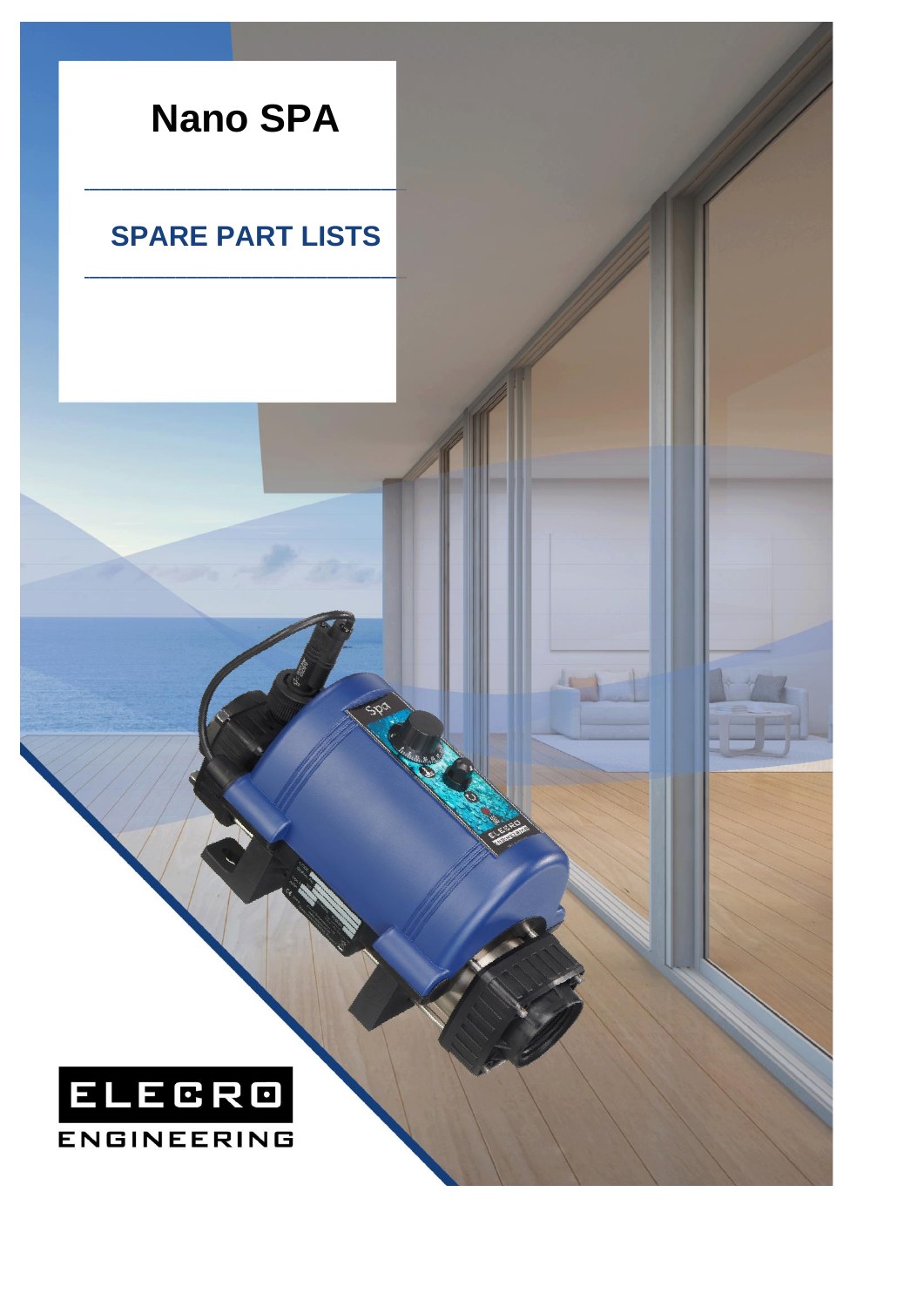## **Nano SPA**



## **Water connections:**

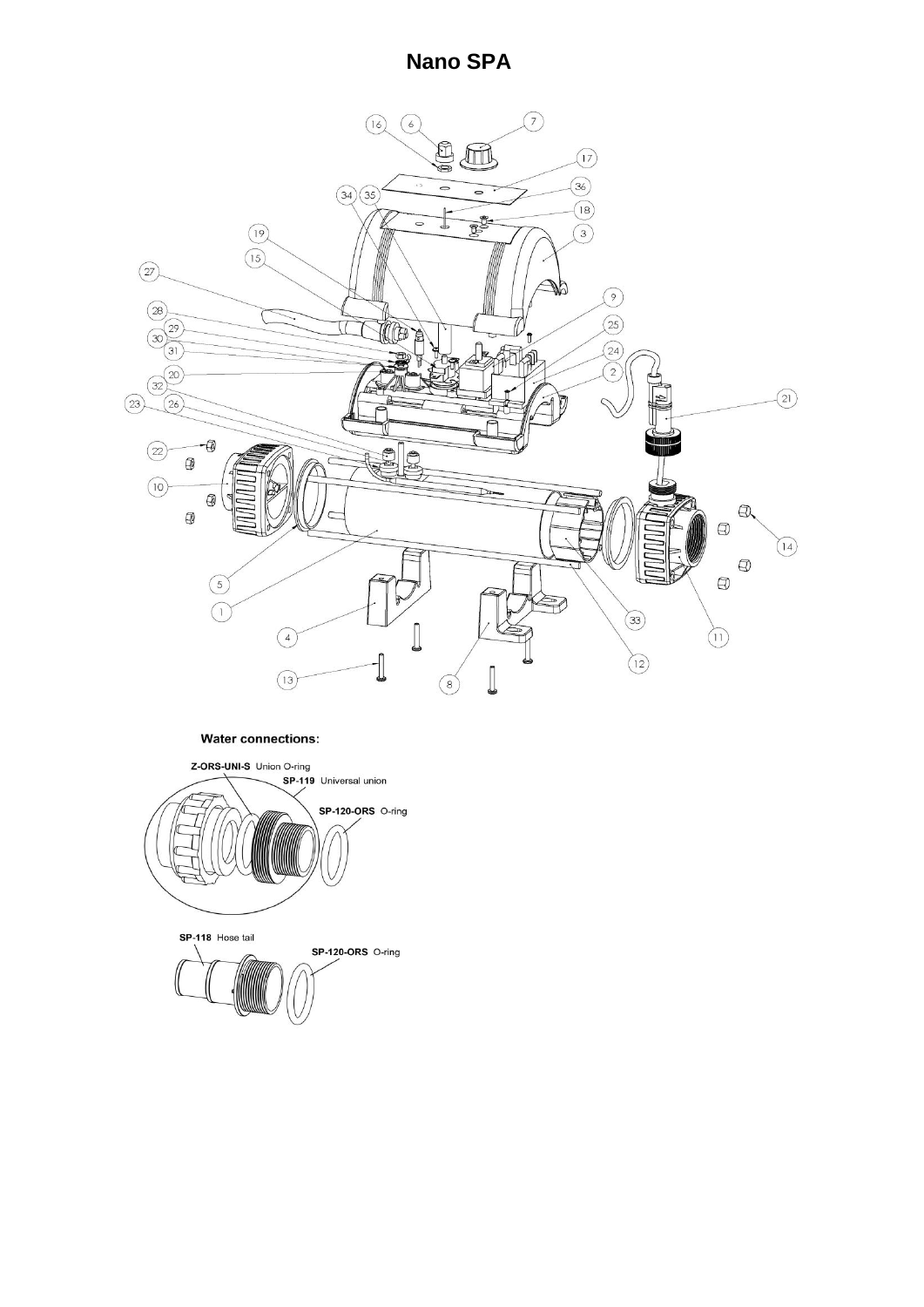| Item No.:                                      | <b>Description:</b>                                                                      | Pcs/Unit:               | <b>Part Number:</b> | <b>GBP RRP</b><br>(E) | <b>EUR RRP</b><br>$(\epsilon)$ |  |  |  |  |
|------------------------------------------------|------------------------------------------------------------------------------------------|-------------------------|---------------------|-----------------------|--------------------------------|--|--|--|--|
|                                                | <b>Titanium Flow Tube</b>                                                                |                         | X-TUB-TI200-1E      | 104.25                | 116.76                         |  |  |  |  |
| $\overline{2}$                                 | Electrical Bottom Cover / Bridge                                                         | $1\,$                   | Z-IM-NO-BC          | 18.25                 | 20.44                          |  |  |  |  |
| 3                                              | <b>Electrical Top Cover</b>                                                              | $\mathbf{1}$            | Z-IM-NO-TC-BLU      | 27.25                 | 30.52                          |  |  |  |  |
| $\overline{\mathbf{4}}$                        | Lower Foot (Without Key Hole<br>Hooks)                                                   | $\mathbf{1}$            | Z-IM-NO-FL          | 15.25                 | 17.08                          |  |  |  |  |
| 5                                              | <b>TPE End Fitting Gasket</b>                                                            | $\overline{2}$          | SP-117-GSK          | 3.50                  | 3.92                           |  |  |  |  |
| 6                                              | Thermal Safety Cut-Out Cover                                                             | $\mathbf{1}$            | Z-MIS-HLS-CVR       | 7.25                  | 8.12                           |  |  |  |  |
| $\overline{7}$                                 | <b>Control Thermostat Dial</b>                                                           | $\mathbf 1$             | Z-MIS-CS-DIAL       | 3.50                  | 3.92                           |  |  |  |  |
| 8                                              | Upper Foot (With Key Hole Hooks)                                                         | $\mathbf 1$             | Z-IM-NO-FU          | 20.50                 | 22.96                          |  |  |  |  |
| 9                                              | <b>Control Thermostat</b>                                                                | $\mathbf{1}$            | SP-MIS-CS           | 41.75                 | 46.76                          |  |  |  |  |
| 10                                             | Left End Fitting (Non F/S)                                                               | $\mathbf{1}$            | SP-117              | 24.50                 | 27.44                          |  |  |  |  |
| 11                                             | Right End Fitting (F/S)                                                                  | $\mathbf{1}$            | SP-117B             | 24.50                 | 27.44                          |  |  |  |  |
| 12                                             | 273-mm M6 Tie Bar                                                                        | $\overline{\mathbf{4}}$ | Z-STU-273           | 8.00                  | 8.96                           |  |  |  |  |
| 13                                             | M4 x 25-mm Zinc Coated Pozi Pan<br>Screw                                                 | 4                       | Z-FIX-M4X25         | 4.00                  | 4.48                           |  |  |  |  |
| 14                                             | M6 Cap Nut                                                                               | $\overline{4}$          | Z-FIX-M6CAP         | 5.25                  | 5.88                           |  |  |  |  |
| 15                                             | Thermal Safety Cut Out (Manual                                                           | $\mathbf{1}$            | Z-MIS-BS-60-50      | 18.50                 | 20.72                          |  |  |  |  |
| 16                                             | M8 Hex Nut (For Thermal Cut Out)                                                         | $\mathbf{1}$            | Supplied with #15   |                       |                                |  |  |  |  |
| 17                                             | Nano SPA Ops Panel Overlay                                                               | $\mathbf 1$             | Z-LAB-N-SPA         | 8.25                  | 9.24                           |  |  |  |  |
| 18                                             | M4 x 6-mm S/S CSK                                                                        | $\overline{2}$          | Z-FIX-M4X6CS        | 1.50                  | 1.68                           |  |  |  |  |
| 19                                             | Neon Indicator Lamp                                                                      | $\mathbf{1}$            | Z-MIS-NEON          | 5.00                  | 5.60                           |  |  |  |  |
| 20                                             | M4 Hex Nut                                                                               | $\overline{2}$          | Z-FIX-M4HEX         | 4.00                  | 4.48                           |  |  |  |  |
| 21                                             | Nano Splasher Flow Switch                                                                | $\mathbf{1}$            | SP-107-N-S          | 38.75                 | 43.40                          |  |  |  |  |
| 22                                             | M6 S/S Hex Nut                                                                           | $\sqrt{4}$              | Z-FIX-M6HEX         | 5.25                  | 5.88                           |  |  |  |  |
| 23                                             | <b>EPDM Element Ferrule</b>                                                              | $\overline{2}$          | Z-IM-EL-FER         | 7.50                  | 8.40                           |  |  |  |  |
| 24                                             | Surface Mount Relay                                                                      | $\mathbf{1}$            | Z-FIX-M6HEX         | 5.25                  | 5.88                           |  |  |  |  |
| 25                                             | M3 x 14 -mm FLG Pozi Zinc Coated                                                         | $\overline{2}$          | Z-FIX-M3X12-FLG     | 1.50                  | 1.68                           |  |  |  |  |
| 26                                             | <b>Heating Element</b>                                                                   | $\mathbf{1}$            | Refer to Table 1    |                       | $\overline{\phantom{a}}$       |  |  |  |  |
| 27                                             | Power Supply Lead                                                                        | $\mathbf{1}$            | X-CAB-N-SPA-R       | 29.00                 | 32.48                          |  |  |  |  |
| 28                                             | M5 S/S Full Hex Nut                                                                      | $\mathbf{1}$            | Z-FIX-M5HEX         | 5.25                  | 5.88                           |  |  |  |  |
| 29                                             | M5 S/S Locking Washer                                                                    | $\mathbf{1}$            | Z-FIX-M5LW          | 5.25                  | 5.88                           |  |  |  |  |
| 30                                             | <b>Earth Ring Terminal</b>                                                               | $\mathbf{1}$            | Z-CON-YR53          | 7.25                  | 8.12                           |  |  |  |  |
| 31                                             | M5 S/S Half Hex Nut                                                                      | $\mathbf{1}$            | Z-FIX-M5HEX-N       | 5.25                  | 5.88                           |  |  |  |  |
| 32                                             | <b>Stepped Element Washer</b>                                                            | $\overline{2}$          | Z-IM-EL-SW          | 2.00                  | 2.24                           |  |  |  |  |
| 33                                             | <b>Element Support</b>                                                                   | $\mathbf{1}$            | Z-IM-EL-SUP         | 5.00                  | 5.60                           |  |  |  |  |
| 34                                             | M3 x 8 -mm FLG Pozi Zinc Coated                                                          | $\overline{2}$          | Z-FIX-M3X8FLG       | 1.80                  | 2.02                           |  |  |  |  |
| 35                                             | <b>Button Stat Holder</b>                                                                | $\mathbf{1}$            | Z-MIS-N-BSH         | 11.00                 | 12.32                          |  |  |  |  |
| 36                                             | Resetting pin                                                                            | $\mathbf 1$             | Z-MIS-N-RS          | 2.50                  | 2.80                           |  |  |  |  |
| $\ast$                                         | Nano Element Fixing Kit (Comprising<br>of: 2x20, 2x23, 1x28, 1x29, 1x31,<br>2x32 & 1x33) | $\mathbf{1}$            | SP-EL-FIX-NANO      | 11.25                 | 12.60                          |  |  |  |  |
|                                                |                                                                                          |                         |                     |                       |                                |  |  |  |  |
| 1.5" BSP Hose Tail for 1.5/1.25" Flexible Pipe |                                                                                          | 2                       | SP-118              | 10.50                 | 11.76                          |  |  |  |  |
| 1.5" BSP Universal Union for 1.5"/50-mm Pipe   |                                                                                          | $\overline{2}$          | SP-119              | 16.00                 | 17.92                          |  |  |  |  |

## **Table 1. Replacement Heating Elements**

44mm x 6mm Union O-Ring EPDM Shore 70 O-Rings (2 pcs in bag)

| <b>Product Code:</b> | <b>Part Code:</b> | <b>GBP RRP</b><br>(E) | <b>EUR RRP</b><br>(€) | No. | <b>Description:</b> |  |
|----------------------|-------------------|-----------------------|-----------------------|-----|---------------------|--|
| N-SPA-T1-R           | SP-EL-Ti1KW7T     | 106.00                | 118.72                |     | 1-kW Titanium       |  |
| $N-SPA-T2-R$         | SP-EL-Ti2KW7T     | 112.25                | 125.72                |     | 2-kW Titanium       |  |
| N-SPA-T3-R           | SP-EL-Ti2.8KW7T   | 119.00                | 133.28                |     | 3-kW Titanium       |  |
| N-SPA-T4-R           | SP-EL-Ti4KW7T     | 122.45                | 137.14                |     | 4-kW Titanium       |  |
| $N-SPA-T4.5-R$       | SP-EL-Ti4.5KW7T   | 124.75                | 139.72                |     | 4.5-kW Titanium     |  |
| $N-SPA-T5-R$         | SP-EL-TI5KW7T     | 129.50                | 145.04                |     | 5-kW Titanium       |  |
| N-SPA-T6-R           | SP-EL-TI6KW7T     | 134.25                | 150.36                | 1   | 6-kW Titanium       |  |
| N-SPA-T8-R           | SP-EL-TI8KW7T     | 144.50                | 161.84                |     | 8-kW Titanium       |  |

2 16.00 17.92 SP-119 1 2.00 2.24 SP-120-ORS 2 3.75 4.20 Z-ORS-UNI-S